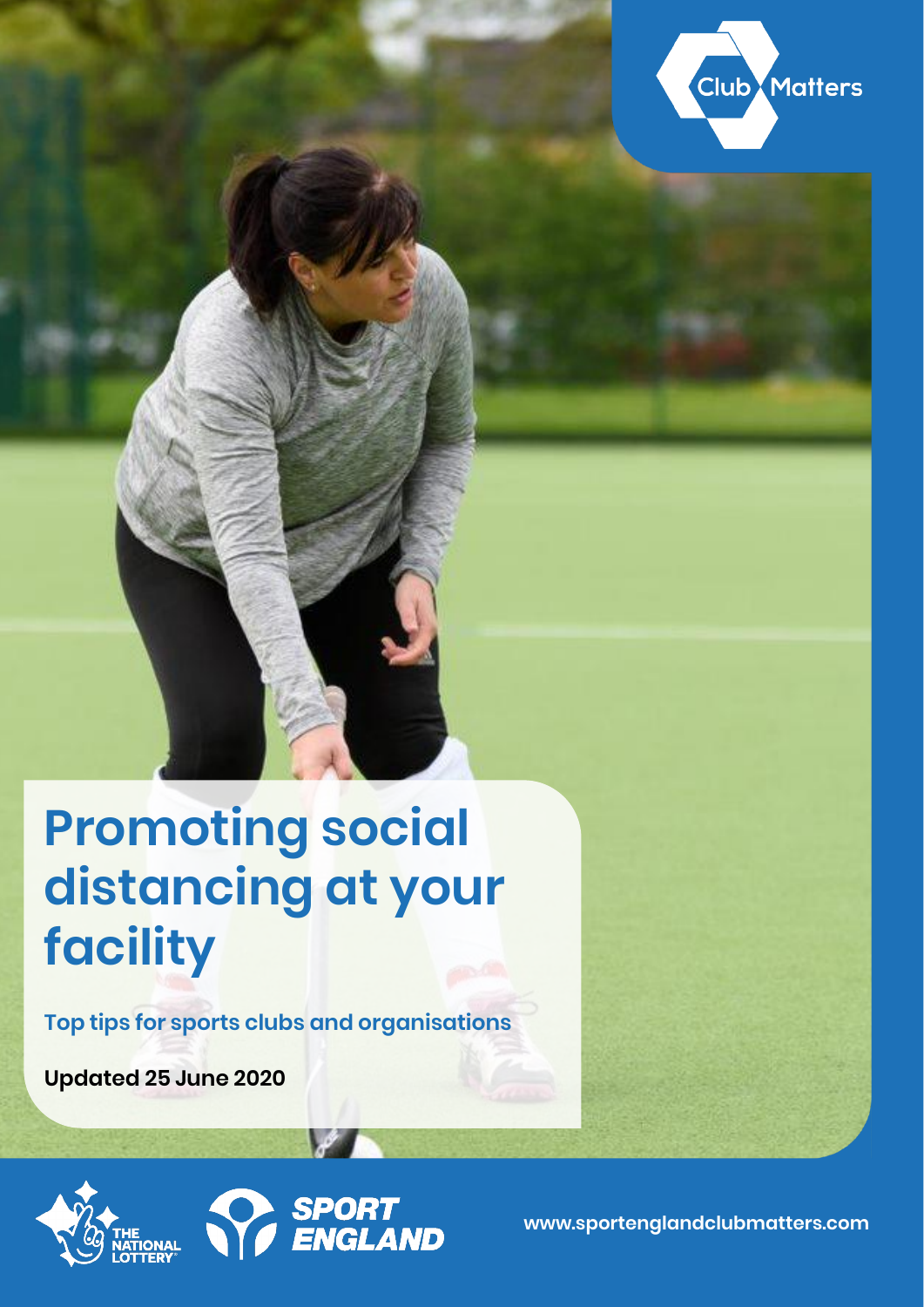

# **Introduction**

#### **This document is written for sports clubs and delivery organisations who are preparing for some of their activities to return and facilities to re-open during the coronavirus pandemic.**

It gives examples of how to introduce social distancing in a club or group environment and has been adapted from a Government [approved guide p](https://www.cimspa.co.uk/library-and-guidance/coronavirus---cimspa-briefings/reopen-sport-and-physical-activity-sector-facility-reopening-guidance/social-distancing-in-the-sport-and-physical-activity-sector)roduced for gyms and leisure centres by CIMSPA.

This guide is best suited to clubs and organisations who own, run or manage facilities or sites. It also poses some useful considerations for clubs and organisations that hire facilities, but it's likely that the main operator will put in place their own plans for social distancing which you will need to follow.

It's broken down into easy to follow sections that will help you plan for and determine the extent of the changes you need to make before you return to play or reopen, once permitted to by the Government.

It's likely your plans will need to evolve over time in line with the staged approach set out in the Government's '[Covid-19 Recovery Strategy](https://www.gov.uk/government/publications/our-plan-to-rebuild-the-uk-governments-covid-19-recovery-strategy/our-plan-to-rebuild-the-uk-governments-covid-19-recovery-strategy)' and any resultant easing or re-tightening of social restrictions and social distancing guidelines.

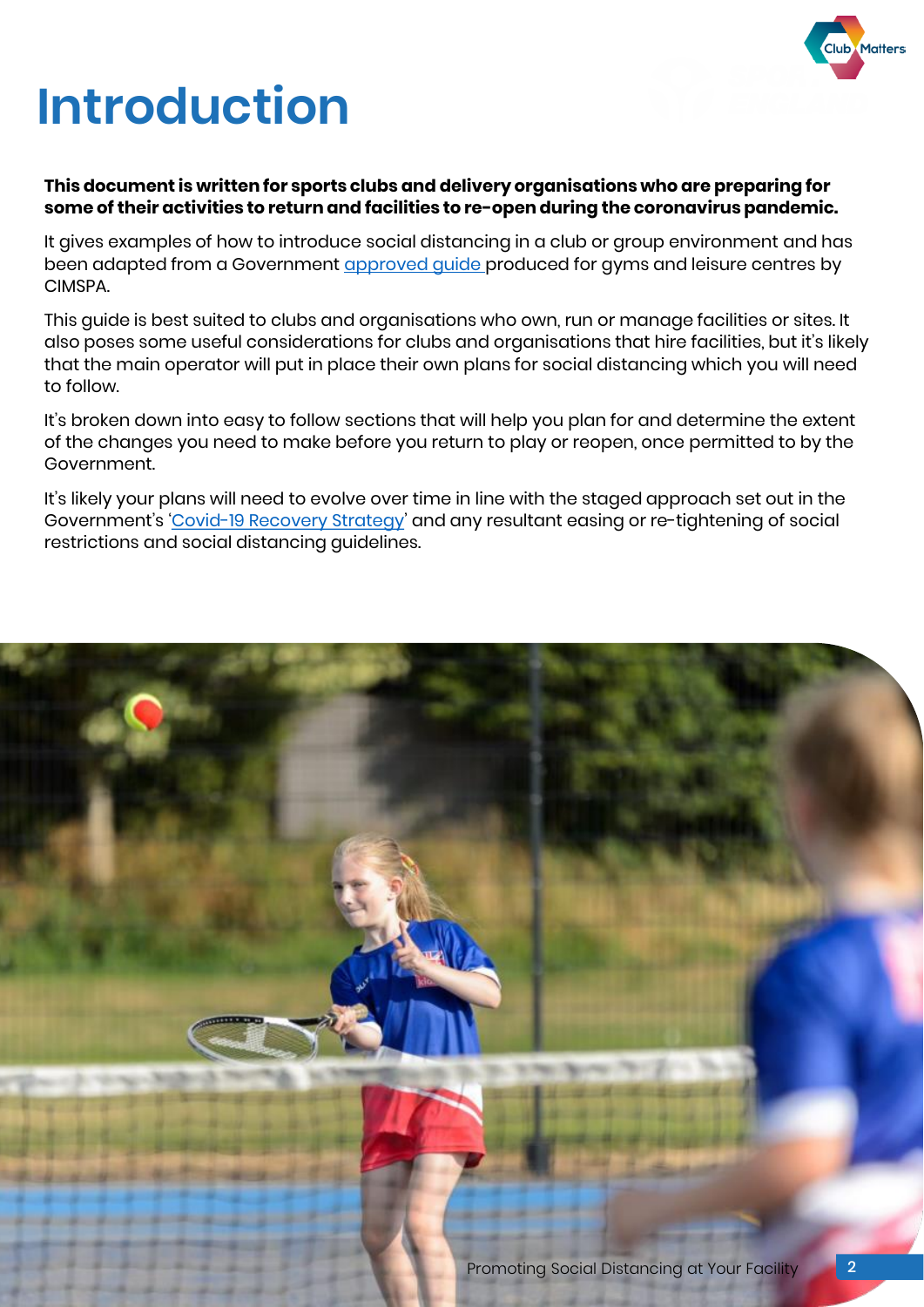

# **Reimagining your offer**

**Before putting social distancing measures in place at your site or facility, it's important to understand all of your activities and services and decide which can be safely adapted, restarted or continued in compliance with social distancing requirements.**

Your activities must also align with other National Governing Body (NGB), government, health and safety, safeguarding and other relevant guidance.

We also recommend that you ask your members, participants, volunteers and staff how they feel about coming back and ask them to explain any concerns so you can decide how these can be overcome. This will give you valuable insight into how best to manage their return.

When considering your activities and services, it's important to review everything you used to do before your closure and any new activities you started during lockdown.

As you go through the list, please consider the needs of those who are clinically high risk, people aged 70+, disabled people or those with long-term health condition, those on low incomes and those facing other challenges.

Keeping connected and supporting everyone during these difficult times is really important, even if you do it remotely.

# **Keep up with new guidance**

**Guidance during the pandemic is changing at a rapid pace so we recommend you revisit this list on a very regular basis so your offer reflects the most up to date advice from the government and your NGB.**

You may find that the delivery of some of your services or activities are not possible or heavily restricted at the time of reading.

However, this doesn't mean that you can't start doing them if and when restrictions begin to ease further and it's important to plan ahead to ensure you are ready to welcome people back as soon as possible.

# **Review your site and facilities**

**Once you've considered your offer and taken into account people's views and concerns about returning to activity, the next step is to review your facilities and activities to see how you can accommodate social distancing.** 

The following pages cover the things we recommend you look out for when doing this.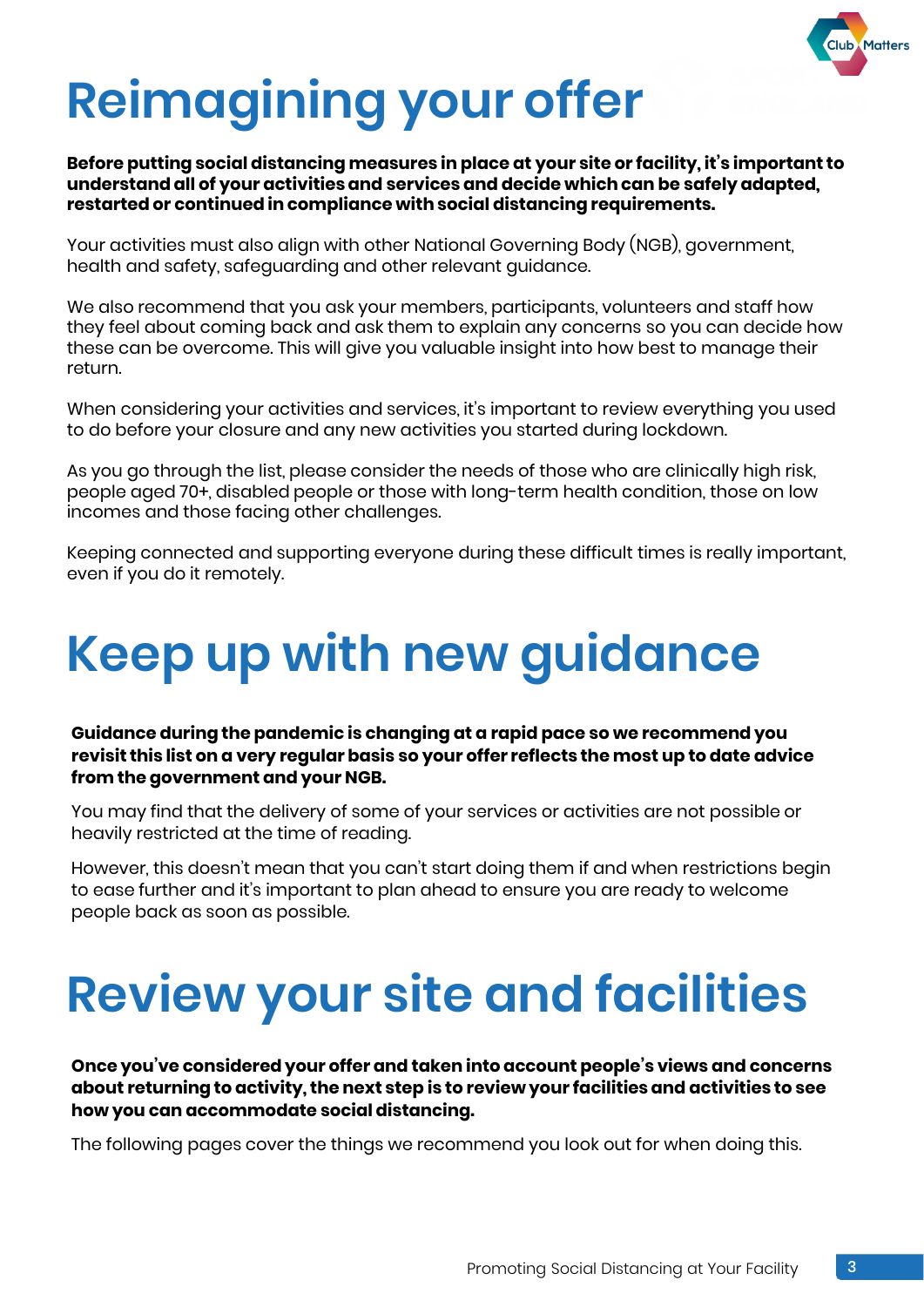# **Outdoor facilities**

- Review all outdoor spaces, including activity and communal areas to ensure they're able to support social distancing measures. Check whether your capacity or activity session numbers need to be altered to achieve current recommendations and put in place a way of monitoring this.
- Consider the size of your car park to work out if you need to limit the number of spaces for social distancing to be maintained. You can use tape to make it clear where people can park and add space markings to indicate safe distances at any payment facilities.
- If you have cycle storage, determine if you need to tape some of it off to enable social distancing.
- Consider if a one way system needs to be introduced around your site and determine how this could be marked out and managed. You may wish to have separate entry and exit points.
- Ensure there's sufficient communication regarding social distancing, including signage around the outdoor space to promote guidelines. Signage should be visible in car parking areas, any spectator areas and entry points to facilities.

### **Indoor facilities – Please check if your indoor facility is allowed to open**

#### **Task**

- Review any indoor spaces, including any reception, communal and activity areas to ensure they are able to support social distancing measures. Check whether your capacity and activity session numbers need to be altered to achieve current recommendations and put in place a way of monitoring this.
- Move or rearrange any pieces of equipment or furniture to maximise space for social distancing.
- Identify any areas that require special considerations, for example if a limit needs to be placed on changing rooms capacity, toilets and locker space to ensure social distancing can be maintained.
- Consider if you need to create a queuing system for reception and/or activity areas and how you are going to mark this out and manage any queues.
- Ensure there's sufficient communication regarding social distancing, including signage around your facility to promote guidelines. Where necessary, this should include information on any facilities that are out of or capacity is limited. Put in place ways of monitoring this.
- If you have a social / catering area, ensure that social distancing within queues is possible. You may need to mark out distances on the floor.

4

## **Task Done?**

**Club** Matters

# **Done?**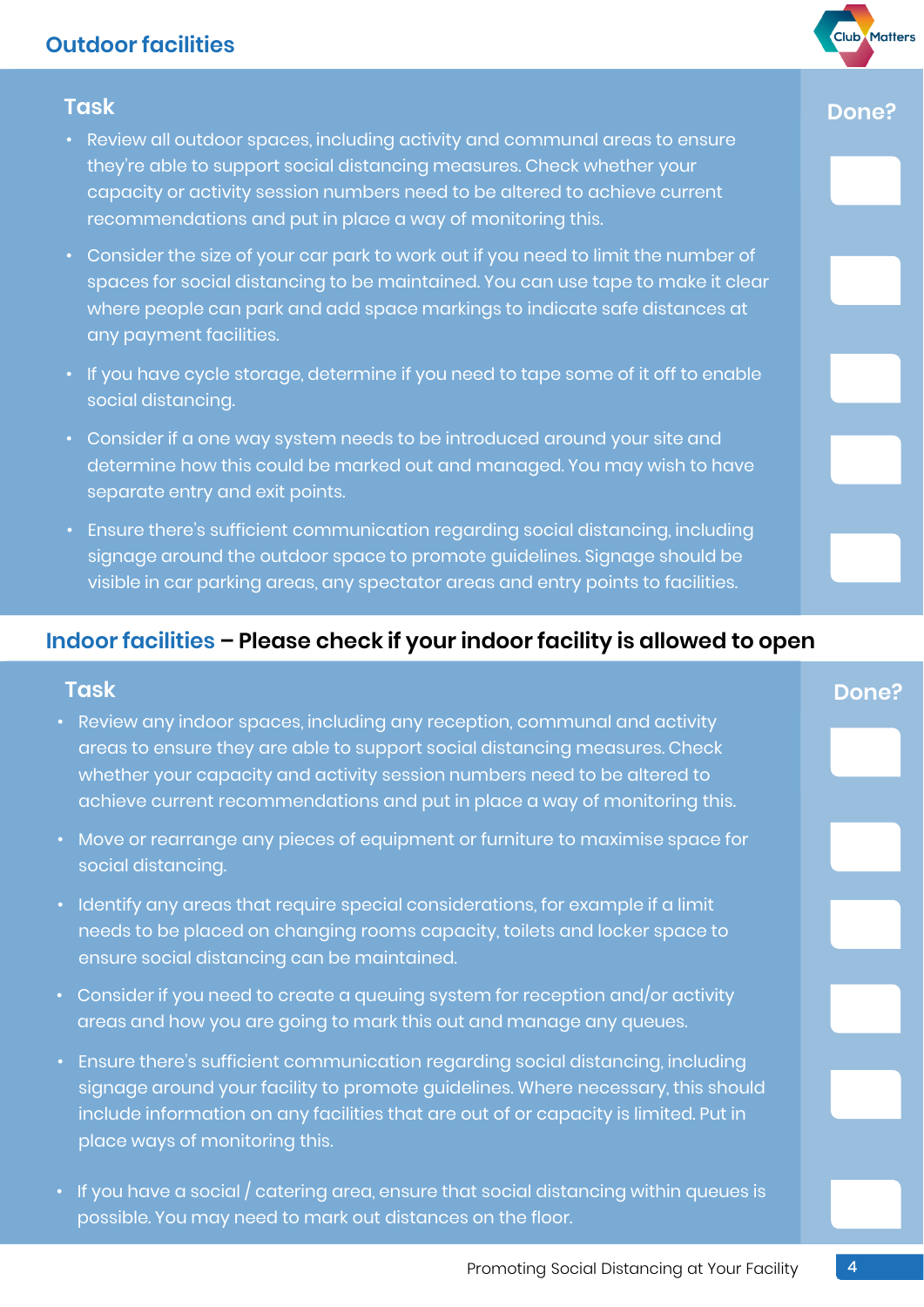# **Signage and announcements**

#### **Task Done?**

- Ensure there are noticeable signs that are easy to read and understand and display these in prominent places both inside and outside your facilities to promote:
	- Social distancing messaging in line with Government advice.
	- Regular hand washing / sanitising.
	- Non-attendance by all people with symptoms of Covid-19.
- Make regular announcements to reiterate social distancing guidance including before all activities start.

### **Queuing, one way and payment systems**

# **Task Done?**

- Consider whether you need to create a queuing system, how you are going to do this (e.g. putting markers on the floor or rope areas off) and whether you need to have people in place to manage the queues.
- Consider if a one way system needs to be introduced (indoors and/or outdoors) within your facility and determine how this could be marked out and managed. You may wish to have separate entry and exit points to avoid crowding.
- Encourage members and participants to pay via contactless payment systems such as online banking, booking systems or card payments rather than cash to help reduce unnecessary physical contact. If this isn't possible, ensure payment systems are regularly sanitised.

### **Seating, social areas and spectators**

#### **Task Done?**

- Seating areas should be closed unless tables and chairs can be rearranged to ensure social distancing. This may mean reducing the number of tables and chairs etc.
- Review your approach to spectator management, you may need to limit the number of spectators and restrict the areas they can access.
- Discourage gatherings in social, communal and seating areas and consider whether you need people in place to help manage this.

**Club** Matters